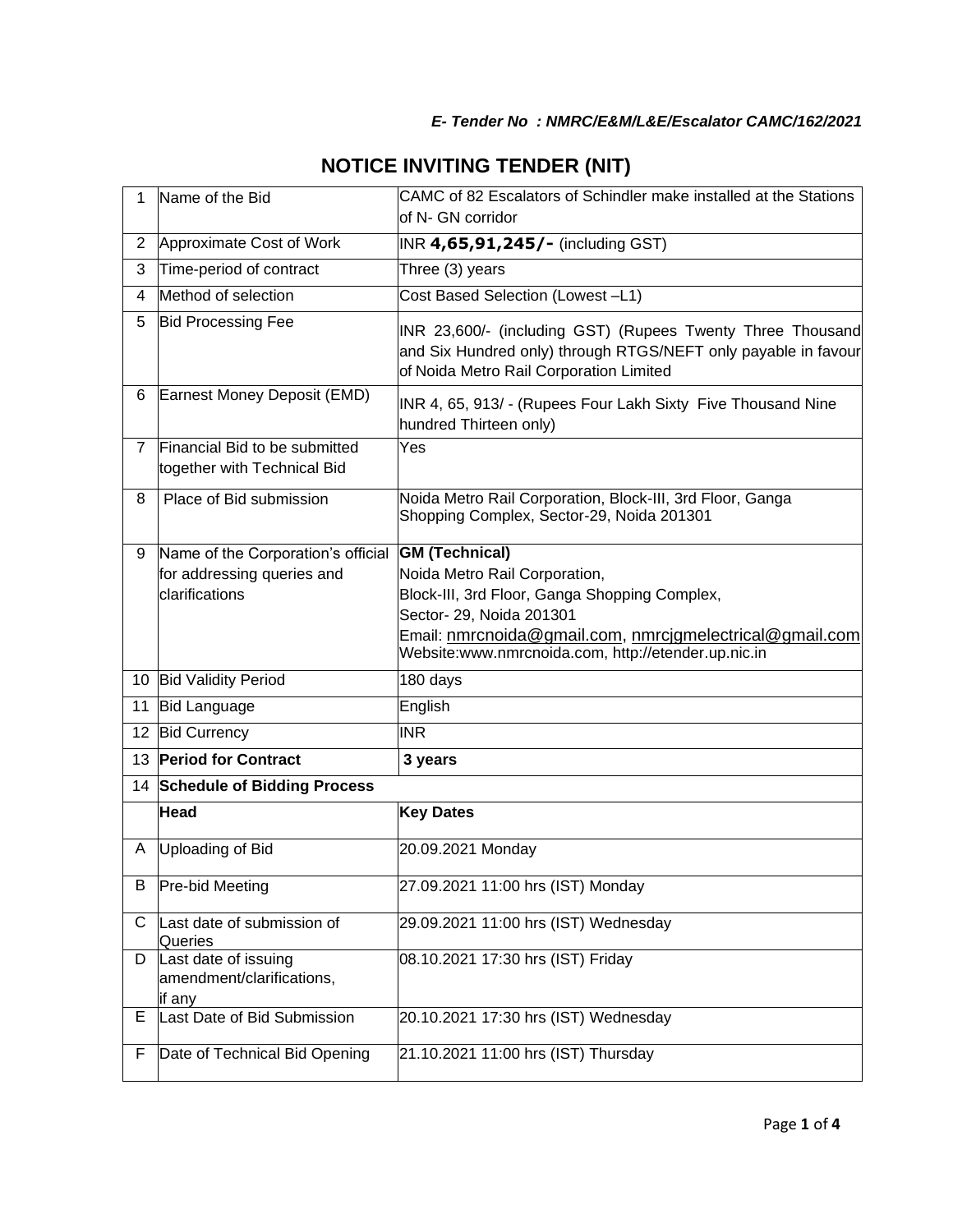| G | Place of Technical Bid opening | Noida Metro Rail Corporation Block-III, 3rd Floor, Ganga Shopping<br>Complex Sector-29, Gautam Budh Nagar Noida-201301                                                                                                                                                                                                                                                                    |
|---|--------------------------------|-------------------------------------------------------------------------------------------------------------------------------------------------------------------------------------------------------------------------------------------------------------------------------------------------------------------------------------------------------------------------------------------|
|   | 15 Eligibility                 | a. Sole proprietorship, registered partnership firm, public<br>limited<br>company, private<br>limited<br>company<br>or<br>Consortium of any of the above can submit the Bid.<br>The firms and the companies should be registered in<br>India.                                                                                                                                             |
|   |                                | b. The Bidder should have a minimum experience of<br>having satisfactorily/successfully completed similar<br>works during last 7 (Seven) years period ending last<br>day of month previous to the one in which the bids are<br>invited should be either of the following:                                                                                                                 |
|   |                                | i.<br>One similar completed work costing not less<br>than the amount equal to Rs. 3.73 crore<br>(Rupees three crore seventy three lakhs only)<br>or                                                                                                                                                                                                                                       |
|   |                                | Two similar completed works each costing<br>ii.<br>not less than the amount equal to Rs. 2.33<br>crore (Rupees Two crore thirty three lakhs<br>only) or                                                                                                                                                                                                                                   |
|   |                                | iii.<br>Three similar completed works each costing<br>not less than the amount equal<br>to<br>Rs. 1.87 Crore (Rupees One Crore Eighty<br>Seven lakhs only)                                                                                                                                                                                                                                |
|   |                                | <b>Similar work"</b> for this contract shall be "Supply/<br>CAMC/<br>installation/<br>maintenance/<br>repair<br>0t<br>Escalators" in NMRC/ any other Metro Organization/<br>Central govt./ State govt./PSU's/ Private sector<br>companies.                                                                                                                                                |
|   |                                | In case of JV/ Consortium- Full value of the work, if<br>done by the same joint venture shall be considered.<br>However, if the qualifying work(s) were done by them<br>in Consortium having different constituents, then the<br>value of work as per their percentage participation in<br>such Consortium shall be considered. This is to be<br>substantiated with documentary evidence. |
|   |                                | c. The Bidder should have minimum average annual<br>turnover of Rs. 1.24 Crore (Rupees one crore<br>twenty four lakhs only) in the last 3 (three)<br>Financial Years (2018-19, 2019- 20, 2020-21)<br>preceding the Bid Due Date.                                                                                                                                                          |
|   |                                | In case of JV/ Consortium - The averages annual<br>turnover of JV will be based on percentage<br>participation of each member.                                                                                                                                                                                                                                                            |
|   |                                | Example: Let member 1 has percentage participation<br>$=$ M and Member 2 has percentage $=$ N, Let the<br>averages annual turnover of member 1 is A and that of                                                                                                                                                                                                                           |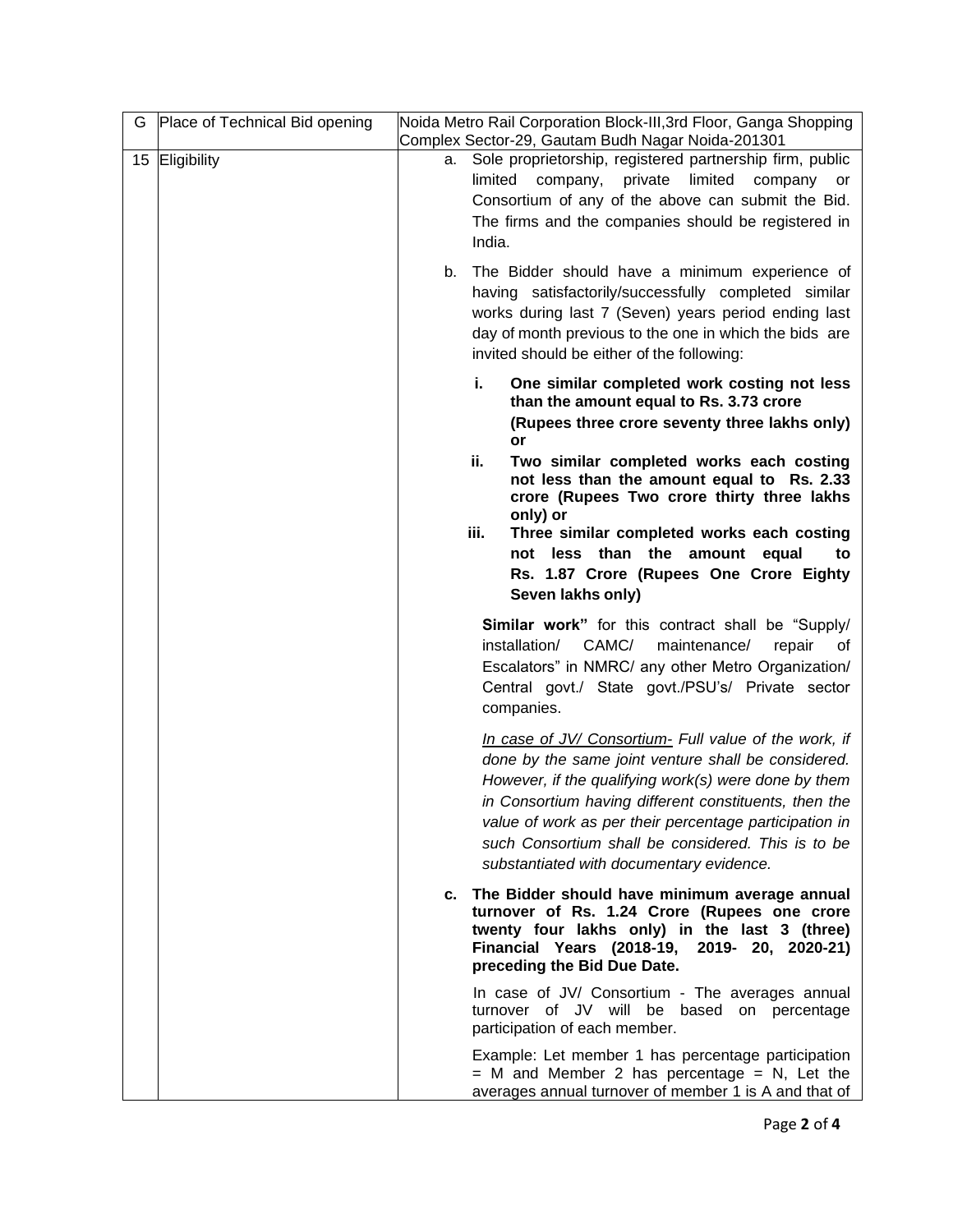|    |                             |                                                                                                                                                                                                                         | member 2 is B, then average annual turnover of JV will<br>$be = (AM+BN/100)$                                                                                                                                                                                                                                                                                                                                                                     |
|----|-----------------------------|-------------------------------------------------------------------------------------------------------------------------------------------------------------------------------------------------------------------------|--------------------------------------------------------------------------------------------------------------------------------------------------------------------------------------------------------------------------------------------------------------------------------------------------------------------------------------------------------------------------------------------------------------------------------------------------|
|    |                             |                                                                                                                                                                                                                         | d. The bidder should have Working Capital / Net cash<br>flow (Current Assets minus current Liabilities) of<br>more than or equal to Rs. 22.19 lakhs.                                                                                                                                                                                                                                                                                             |
|    |                             |                                                                                                                                                                                                                         | e. The Profit of bidder before tax should be positive<br>in 2 years out of last 5 years.                                                                                                                                                                                                                                                                                                                                                         |
|    |                             | f.                                                                                                                                                                                                                      | Net worth of the bidder should be more than or<br>equal to Rs. 31.06 lakhs.                                                                                                                                                                                                                                                                                                                                                                      |
|    |                             | g.<br>Undertaking                                                                                                                                                                                                       | The Bidder should not have been blacklisted/banned/<br>declared ineligible for corrupt and fraudulent practices<br>by the Government of India/ any State Government/<br>Government Agency and Supreme court and contracts<br>have been terminated/ foreclosed by any company /<br>department due to non- fulfillment of Contractual<br>obligation in last 5 (five) financial years.<br>In case of JV/ Consortium: All Members should provide the |
|    | 16 Consortium to be allowed | Yes                                                                                                                                                                                                                     |                                                                                                                                                                                                                                                                                                                                                                                                                                                  |
| 17 | Account details             | For Bid Processing Fee & EMD<br>State Bank of India (04077) - Sector 18, Noida<br>Gautam Budh Nagar, Uttar Pradesh -201301<br>IFSC Code: SBIN0004077<br>A/c No. 37707840592<br><b>Noida Metro Rail Corporation Ltd.</b> |                                                                                                                                                                                                                                                                                                                                                                                                                                                  |

## **Note:**

(i) Tender Cost and EMD is exempted for Micro & Small Enterprises (MSEs) registered with District Industries Centre or Khadi & Village Industries Commission or Khadi &Village Industries Board or Coir Board or National Small Industries Corporation or Dte. Of Handicraft & Handloom or any other bodies specified by Ministry of Micro, Small & Medium Enterprises for appropriate category and have valid registration certificate as on date of tender submission.

The MSEs would not be eligible for exemption of tender security if:

- a. Either they are not registered for appropriate category.
- b. Or they do not have valid registration as on the date of tender submission.

The bidders seeking exemption from 'EMD', being MSEs, shall ensure their eligibility w.r.t above and submit registration certificate issued by the body under which they are registered which clearly mentions category of registration i.e. "Electrical work" and Terminal Validity of registration.

In absence of any of the above requirements no exemption for 'EMD' will be allowed and bidders eligibility shall be dealt as if they are not registered with MSMEs.

No further clarification shall be sought on the above.

1. In case bidder is a JV/Consortium, then registration of bidder with the bodies mentioned above must be in the name of JV/Consortium.